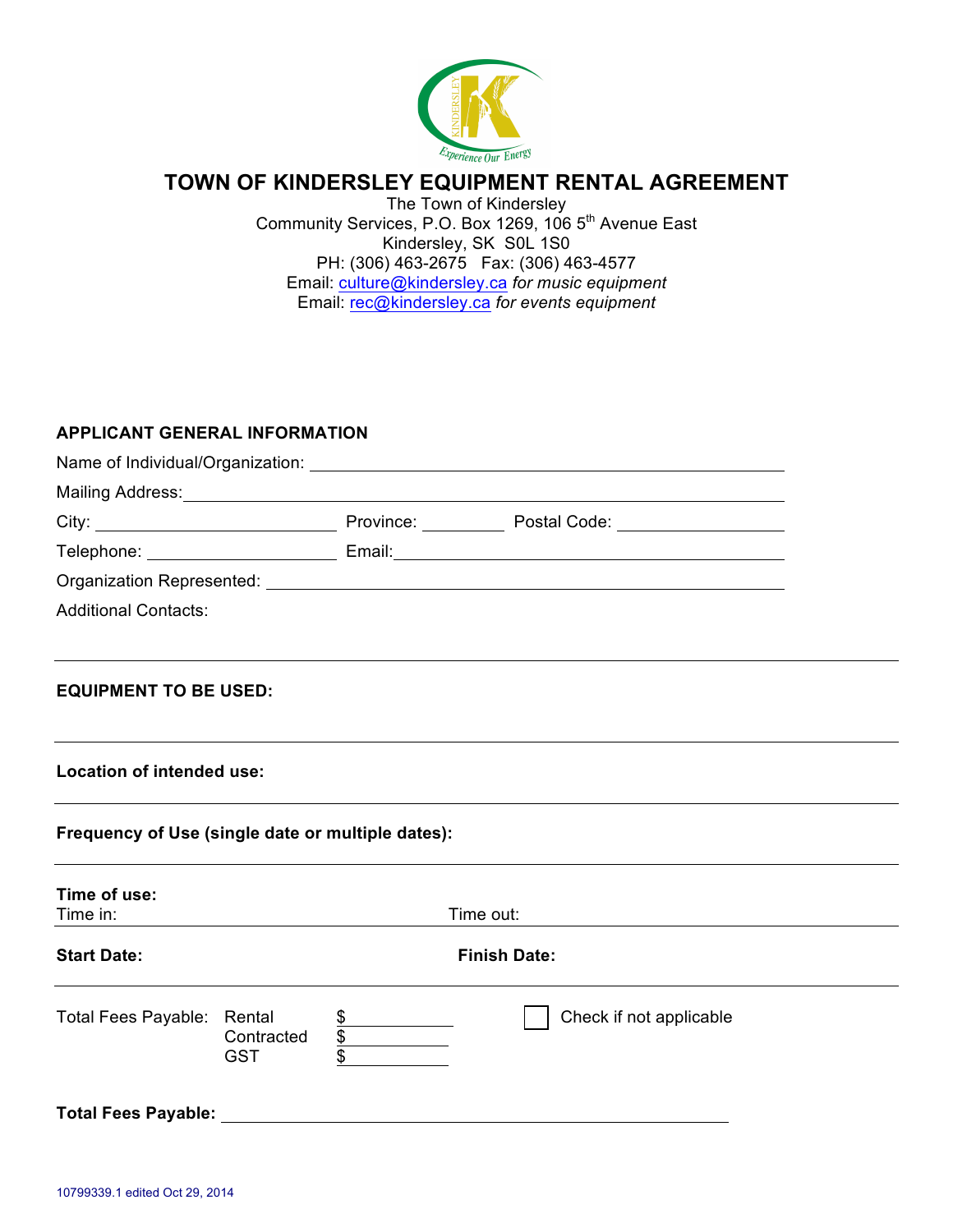**Security/Damage/Key Deposit**:

**\*\*\*Note: Access to Equipment will be provided to the applicant upon receipt of a \$50 deposit cheque made payable to the Town of Kindersley. Arrangements for time of access and return of equipment will be made with Town Administration.** 

Will equipment be used for a public event:  $Yes \Box$  No

**If yes, do you consent to this event being advertised through Town of Kindersley media? Yes No**

**Please provide a description of your event for public information:** 

## **POLICIES AND CONDITIONS OF RENTAL:**

- 1. The Town of Kindersley reserves the right to cancel this Agreement at any time for cause.
- 2. The Town of Kindersley reserves the right to cancel any rental, but shall make best efforts to provide an alternate date or dates for the applicant. The Town of Kindersley shall provide 48 hours notice to the applicant prior to any cancelled rental time.
- 3. If the applicant wishes to cancel a rental date, they must notify the Town of Kindersley 48 hours prior to the rental time. If such notice is not provided, the applicant shall be responsible for full payment of the rental time.
- 4. Use is restricted to the facilities within the Town of Kindersley.
- 5. The applicant is NOT permitted to sublet or assign the equipment to any other persons or organizations without the consent of the Town of Kindersley.
- 6. The applicant acknowledges that they are familiar with how to operate the equipment safely and correctly, the applicant further acknowledges and understands that the Town of Kindersley has not agreed to nor have they provided any operators with this equipment, and that customer, is solely responsible for the correct and safe operation of this equipment. The Applicant understands that some equipment has complex electrical components and that safety depends upon applicant providing correct operation of and the use of the equipment at all times. The applicant further agrees to keep all equipment away from water and not to use the equipment outdoors in inclement weather. By entering into this agreement the applicant acknowledges that there is a risk of injury or damage arising out of the use of this equipment. The Applicant voluntarily agrees to take all precautions keep and maintain all safety for the correct, safe operation of all equipment, and to assume any and all risk of injury or damage. In particular, customer will not permit the equipment to be operated by anyone who is not fully qualified, nor shall the customer allow any person to use or operate the equipment when it is in need of repair or when it is in an unsafe condition or situation.
- 7. The applicant shall leave the area used in a clean and sanitary condition, that is, the same condition as provided by the Town of Kindersley, and that all equipment used which is the property of the Town of Kindersley is returned to its proper secure location.
- 8. The applicant is responsible for all fees levied in accordance with this agreement, including but not limited to costs associated with any breach of this agreement, and for any repairs above and beyond the damage deposit paid.
- 9. The applicant shall ensure that proper supervision of all invitees or licensees of the applicant is provided at all times.